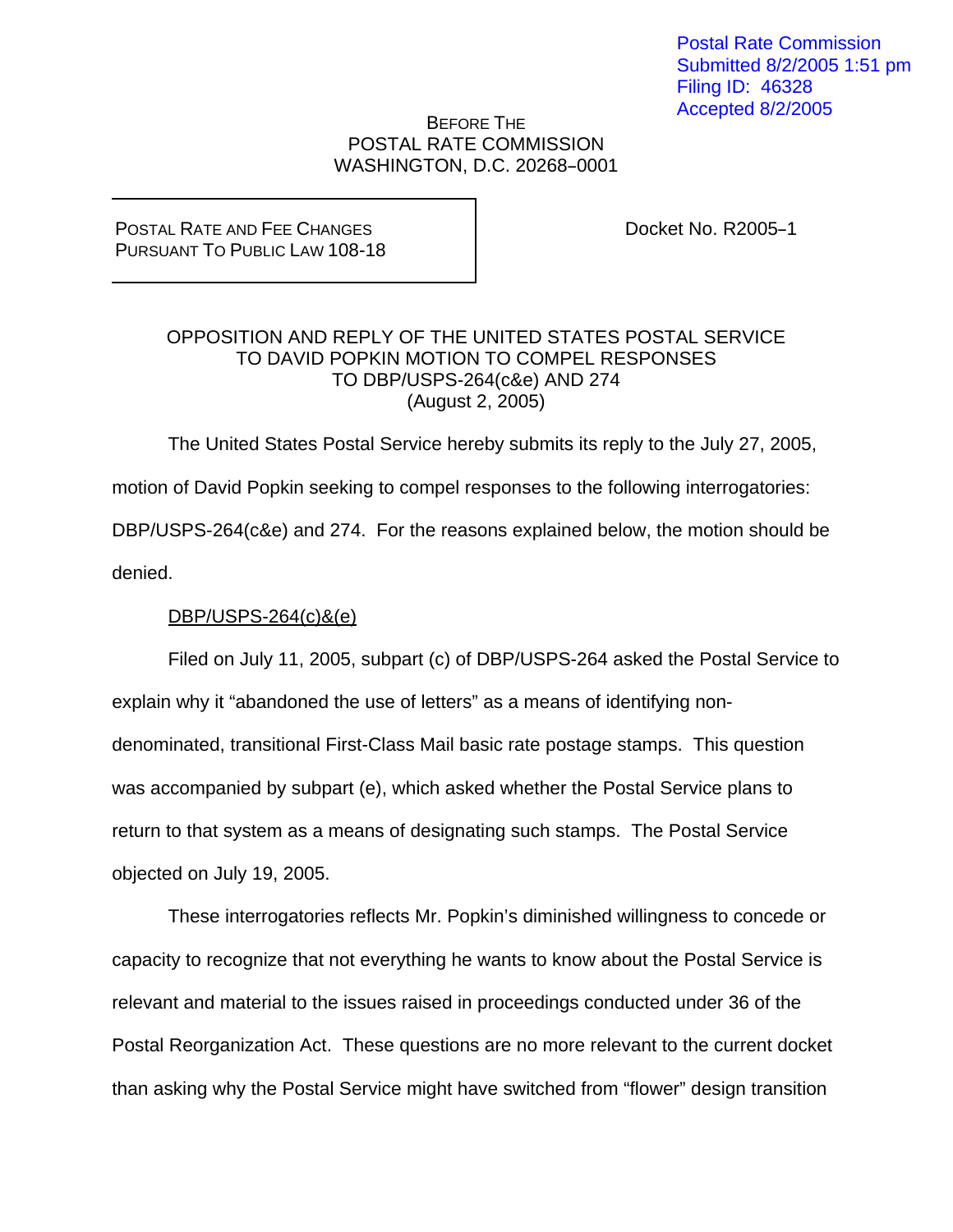stamps to "bird" design transition stamps after Docket No. R97-1.

 As the Commission is aware, after implementation of Docket No. R97-1 rates, the Postal Service abandoned the practice of printing and distributing non-denominated transitional basic rate First-Class Mail stamps that were identifiable by an alphabetical letter designation (the "A" stamp through the "H" stamp). Since Docket No. R2000-1, the Postal Service has printed and distributed non-denominated transition stamps that bear the same image that will appear on the successor denominated stamp.<sup>1</sup> There is no substantive issue arising from the request in the current docket which provides a basis for exploring why the Postal Service stopped printing and distributing alphabetical letter non-denominational stamps after Docket No. R97-1 or whether it will ever do so again. This is a subject about which Mr. Popkin is apparently very personally and belatedly curious; he sees discovery in the current Commission proceeding as a vehicle for accessing information about matters of personal interest that occurred in connection with previous dockets; he generates interrogatories about those matters in the current docket in the hope that his personal curiosity can be satisfied.

 Mr. Popkin points to the Postal Service's recent agreement with the OCA to examine the feasibility of the "Forever Stamp" concept and asserts at page 4 of his Motion that "[w]hether this 'Forever Stamp' utilizes a letter to identify it or simply a unique design is relevant and therefore the responses to [subparts] c and f [sic] are relevant to this proposal should it come to fruition." However, Mr. Popkin's motion fails to define or describe any issue in the current proceeding to which the design of

 $1$ Thus, hypothetically, after the instant docket, a non-denominated Bluebird stamp (with an implied value of 39 cents) might be succeeded by a stamp bearing the same Bluebird image and an explicit indication of its 39-cent value.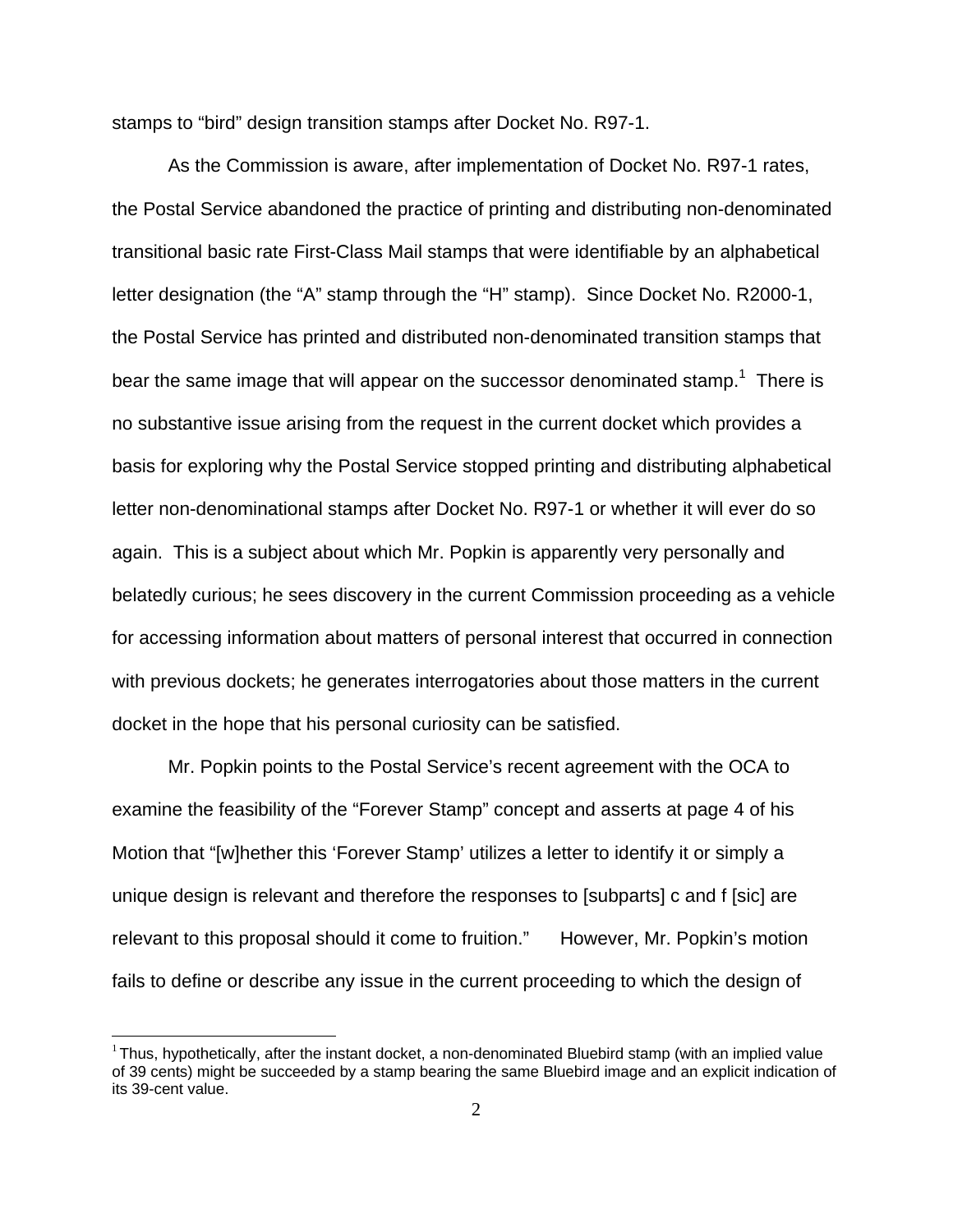such a stamp would be relevant. Instead, he undermines his motion by proclaiming that answers to his questions would be *relevant to this proposal should it come to fruition*.

 As indicated in the July 22, 2005, letter from the Postmaster General attached to the July 25, 2005 Settlement Notice filed by the OCA, the Postal Service will initiate the work of a task force after reply briefs are filed in the current docket to study the "Forever Stamp" concept. Accordingly, *should it come to fruition*, there is no nexus between any issue in the current docket and whether some future "Forever Stamp" -- that might emerge the work of that task force and be the subject of some future Commission docket -- might feature a letter of the alphabet, a numeral, or some other symbol or imagery as a means of designating its value. Since Mr. Popkin concedes that his questions are *relevant to this proposal should it come to fruition*, the fact that it has not yet come to fruition would seem to be controlling here.

#### DBP/USPS-274

 Filed on July 18, 2005, this interrogatory (to which the Postal Service objected the next day), requests detailed explanations of the manner in which EXFC scores for mail with overnight, 2-day, and 3-day service standards are factored into the formulas used to determine the compensation for six different categories of postal management employees. This interrogatory is another example of Mr. Popkin's unwillingness or inability to limit his discovery requests to matters that are material or relevant to postal ratemaking.

 This question is part of a chain of interrogatories seeking to use discovery in this proceeding to explore aspects of postal payroll administration that have no bearing on any ratemaking issue in this proceeding. The first question in the chain, DBP/USPS-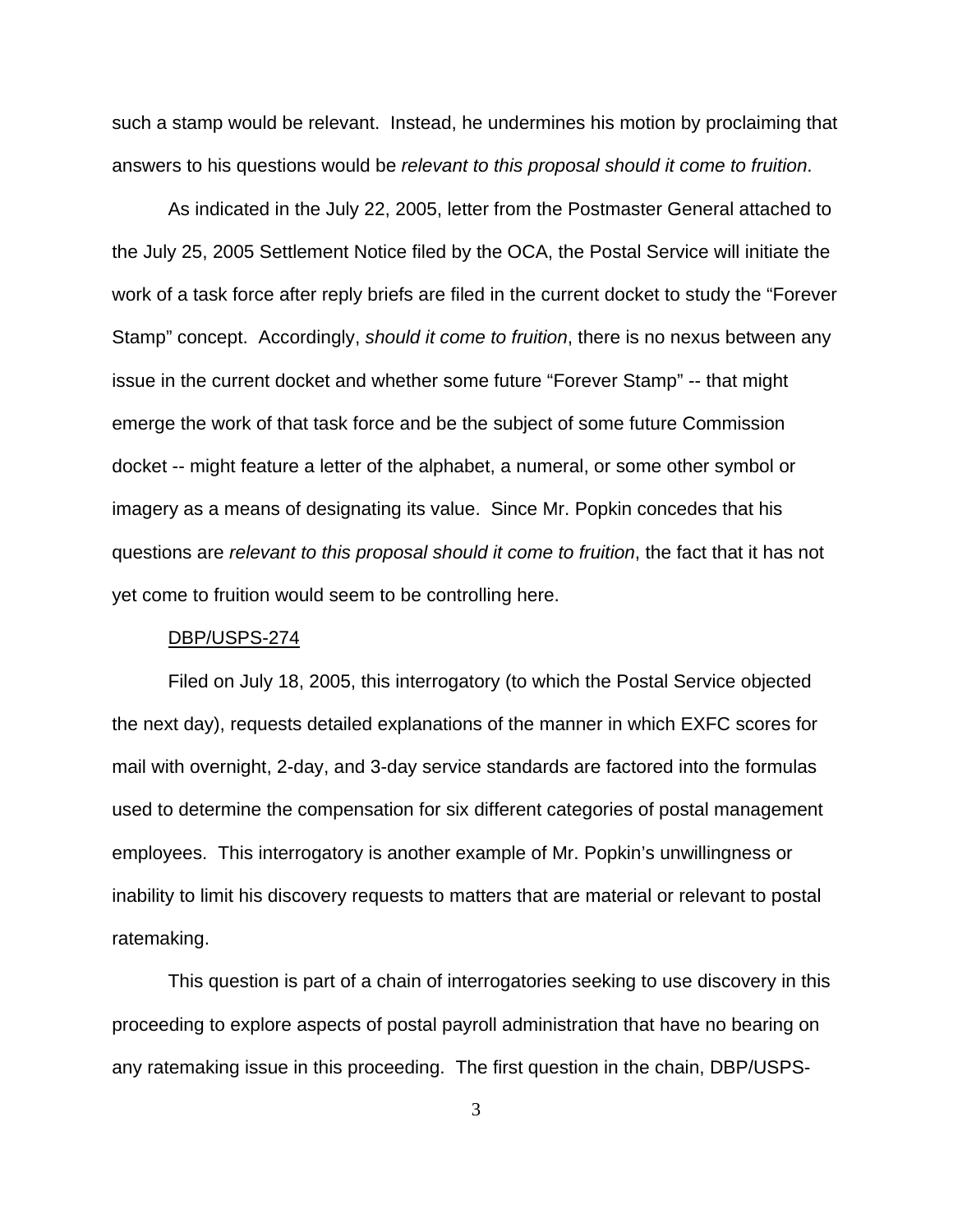157 (June 10, 2005) asked the Postal Service to confirm that it considered it important to improve EXFC scores and to discuss the extent to which it stressed the importance of EXFC scores in pay administration. On June 24, 2005, the Postal Service responded reasonably to Mr. Popkin's question by indicating that it considers service performance important and takes it into account in compensating managers.<sup>2</sup> DBP/USPS-157 begat DBP/USPS-231 (June 28, 2005), which sought to explore whether and how EXFC overnight and 2-day and 3-day scores are weighted differently in compensating postal managers. It asked the Postal Service to generally explain whether the EXFC scores for different First-Class Mail service standards (overnight, 2-day, 3-day) were given equal weight or whether the scores for one standard are counted more than the scores for another. The Postal Service responded to DBP/USPS-231 on July 12, 2005, by indicating that different weights for overnight and 2- and 3-day EXFC scores are applied, depending on the management position involved. To ensure that its answer was clear, the Postal Service even provided a general example. Had the Postal Service construed the question as a request to turn this proceeding into a detailed investigation of the different factors that are employed in the various formulas by which the compensation for different classes of postal managers are calculated, it would have objected. Instead, the Postal Service responded reasonably, with the expectation that

 $\overline{a}$ 

 $2$  One could argue that the second part of that question had no relevance to or material bearing on postal ratemaking. Still, the Postal Service tolerated the question, making the calculation that fending off an irrelevant question is often much more burdensome than responding to it, avoiding the appearance that it was treating Mr. Popkin's *pro se* intervention in this proceeding with less respect than the intervention of other parties, and hoping that its answer would discourage follow-up inquires that strayed further into irrelevance and immateriality. As is too often the case, Mr. Popkin proved that hope to have been foolish.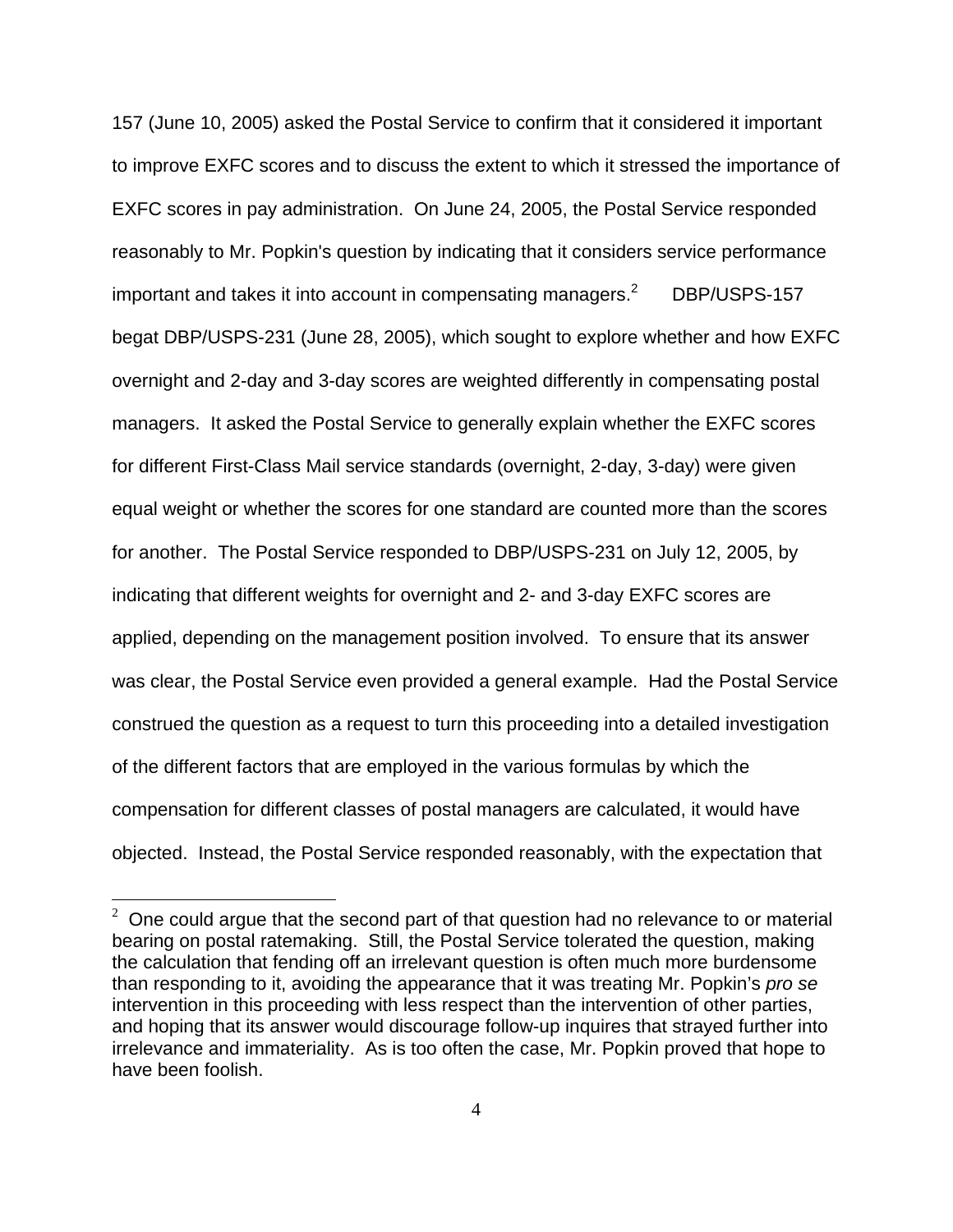even Mr. Popkin would concede that further follow-up would be so intrinsically far removed from the issues in Docket No. R2005-1 that he would not pursue the matter further.

 And, what was the Postal Service's reward? Interrogatory DBP/USPS-274 (July 18, 2005), which – as described above – now seeks a detailed revelation of how EXFC scores are factored into the compensation formulas for six classes of postal management employees. Concluding that enough was enough, the Postal Service objected to this question on the grounds that the level of detail sought was patently immaterial and irrelevant to the issues generated by the request in this docket.

 It is clear that Mr. Popkin has a very broad interest in postal maters that, at times, intersects with issues relevant and material to postal ratemaking. Notwithstanding the fact that postal ratemaking occupies only a portion of the broader universe of Mr. Popkin's range of postal interests, he apparently perceives rate case discovery as an efficient vehicle for obtaining a wealth of postal data on virtually all matters within that broader universe. The temptation to use rate case discovery to pursue information that has nothing to do with ratemaking is obvious. However, the fact that the Postal Service tolerates *some* abuse does not give Mr. Popkin license to engage in *unlimited* abuse.

 Mr. Popkin's approach to discovery reveals a misguided perception of the concept of relevance. At page 6 of his motion, Mr. Popkin asserts that "if all of the earlier responses are relevant, then this interrogatory [DBP/USPS-274] asks for relevant data." However, the absence of an objection to an earlier question, by itself, does not make that question or its answer (or a follow-up question) material or relevant to any issue in this proceeding. The fact that the Postal Service has tolerated the earlier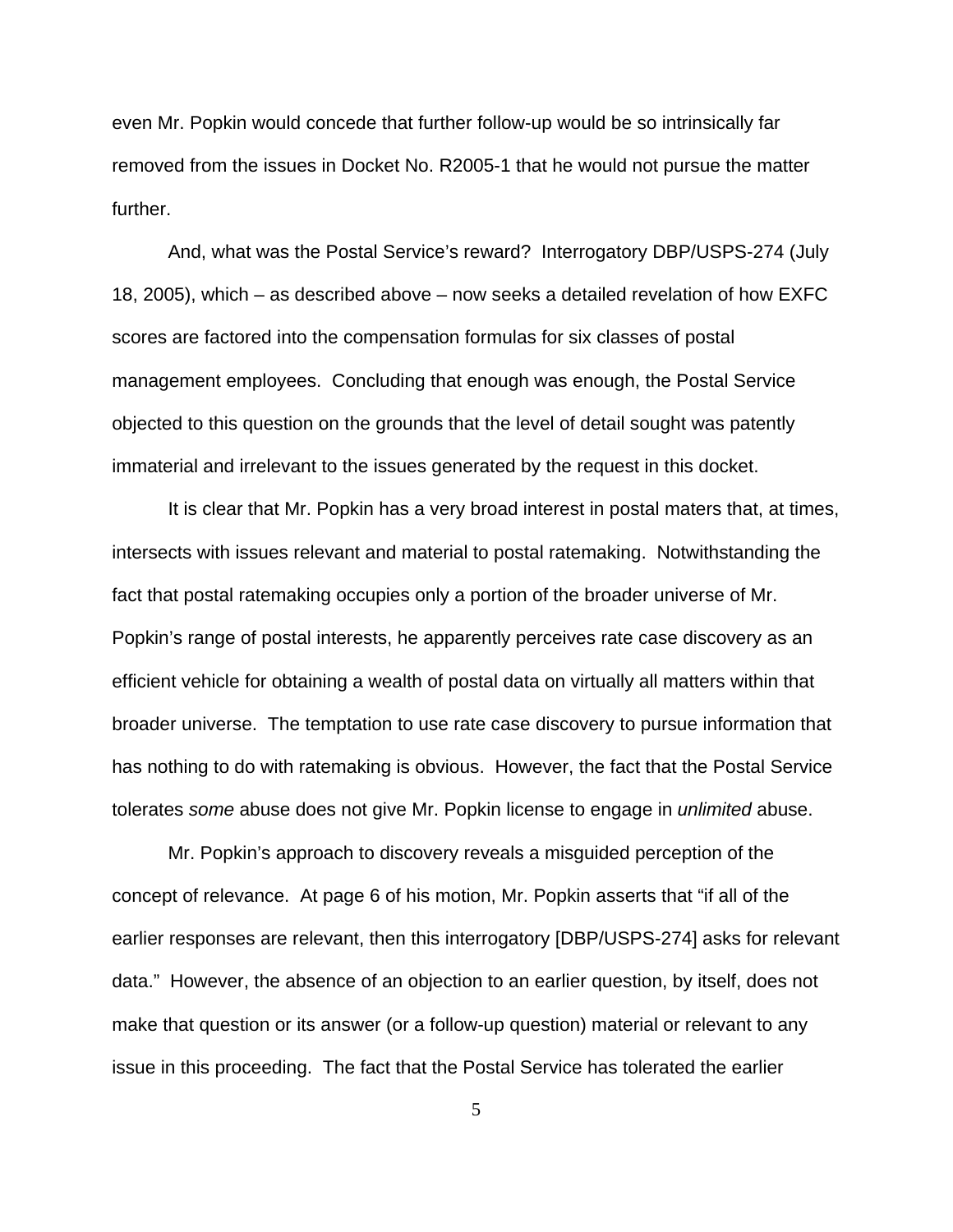questions in this chain does not oblige it to tolerate every follow-up question.

Interrogatory DBP/USPS-274 is not made relevant merely by the fact that it follows up on the response to a previous question. In order for DBP/USPS-274 to be a legitimate question, it must seek information that is intrinsically relevant and material to postal ratemaking. Notwithstanding the amount of enlightenment Mr. Popkin has obtained from answers to earlier questions in this chain, there is nothing about the manner in which (or any differences in the manner in which) EXFC scores are factored into the compensation for P&DC managers or AMF managers or HASP surface transportation managers or postmasters that is relevant to the pending request that First-Class Mail rates be increased 5.4 percent. Section 3622(b)(2) value of service may be a factor in ratemaking to which EXFC scores are relevant. And, EXFC scores may have a relationship to postal management compensation. However, Mr. Popkin has articulated no basis for concluding that the subject matter of DBP/USPS-274 -- the relationship between EXFC scores and management compensation is relevant to ratemaking.

 At page 6 of his motion, Mr. Popkin argues that "[t]he Postal Service should not be allowed to continually fail to provide responses to interrogatories and then file an Opposition when the request is made to which they would rather not answer." To the contrary, the history of this matter supports the conclusion that the Postal Service should not be compelled to respond to follow-up interrogatories that are several degrees of separation removed from what is relevant to the request in this docket.

Accordingly, the motion should be denied.